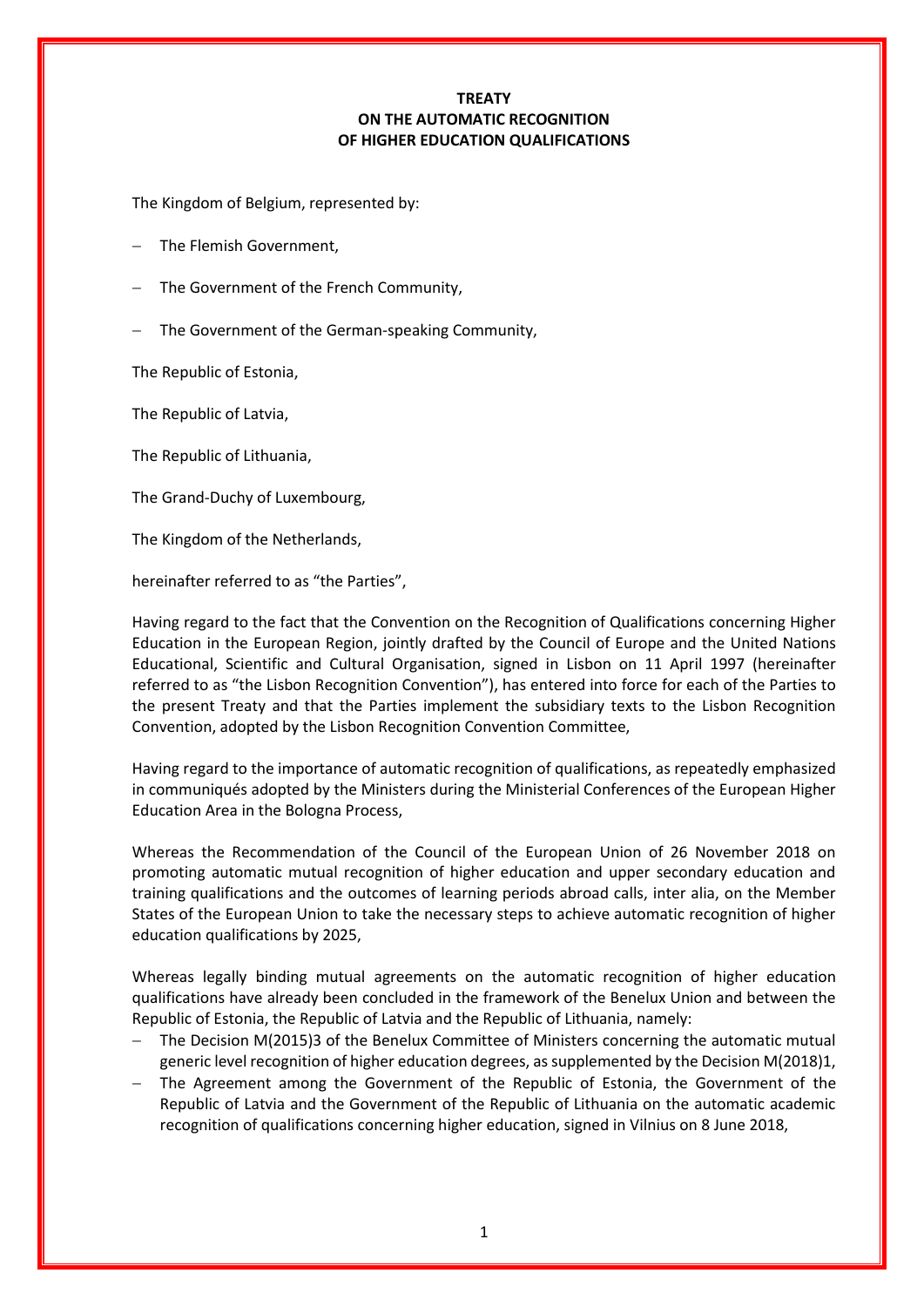Desiring to expand automatic recognition of higher education qualifications within the European Higher Education Area by combining these regional arrangements into a multilateral treaty between the Parties,

Conscious of the fact that the basis for mutual trust lies in ratification of the Lisbon Recognition Convention and in active membership of the European Higher Education Area, testified by the implementation of the Standards and Guidelines for Quality Assurance in the European Higher Education Area (hereinafter referred to as "the ESG"), three-cycle higher education systems, national qualifications frameworks, and other transparency tools,

Willing to provide other States with the opportunity to join this Treaty, considering the above,

Determined to remain, in doing so, at the forefront of the Bologna Process and of the realisation of the European Higher Education Area,

Have agreed as follows:

## **Article 1. Objectives and Scope**

1. This Treaty aims to ensure that a higher education qualification issued in accordance with the legislation of one of the Parties, belonging to its higher education system and referenced to the European Qualifications Framework for lifelong learning (hereinafter referred to as "the EQF"), is automatically recognised at the same level of the corresponding higher education qualifications issued by all the other Parties.

2. This Treaty shall apply to the higher education qualifications that are issued in accordance with the legislation of the Parties and belong to their higher education systems, that are covered by Annex I to this Treaty and that comply with all the other conditions set out in this Treaty.

3. This Treaty shall not apply to:

- a) the recognition of the specific programmes of higher education qualifications in a particular field of study,
- b) the recognition of periods of study,
- c) the recognition of qualifications that do not belong to the higher education systems of the Parties, or
- d) the recognition of professional qualifications in accordance with Directive 2005/36/EC of the European Parliament and of the Council of 7 September 2005 on the recognition of professional qualifications, or in accordance with other relevant provisions adopted within the framework of the European Union.

With regard to such elements, this Treaty shall remain without prejudice to the relevant provisions and principles of the Lisbon Recognition Convention and its subsidiary texts, the relevant provisions adopted within the framework of the European Union and the relevant provisions of the legislation of the Parties.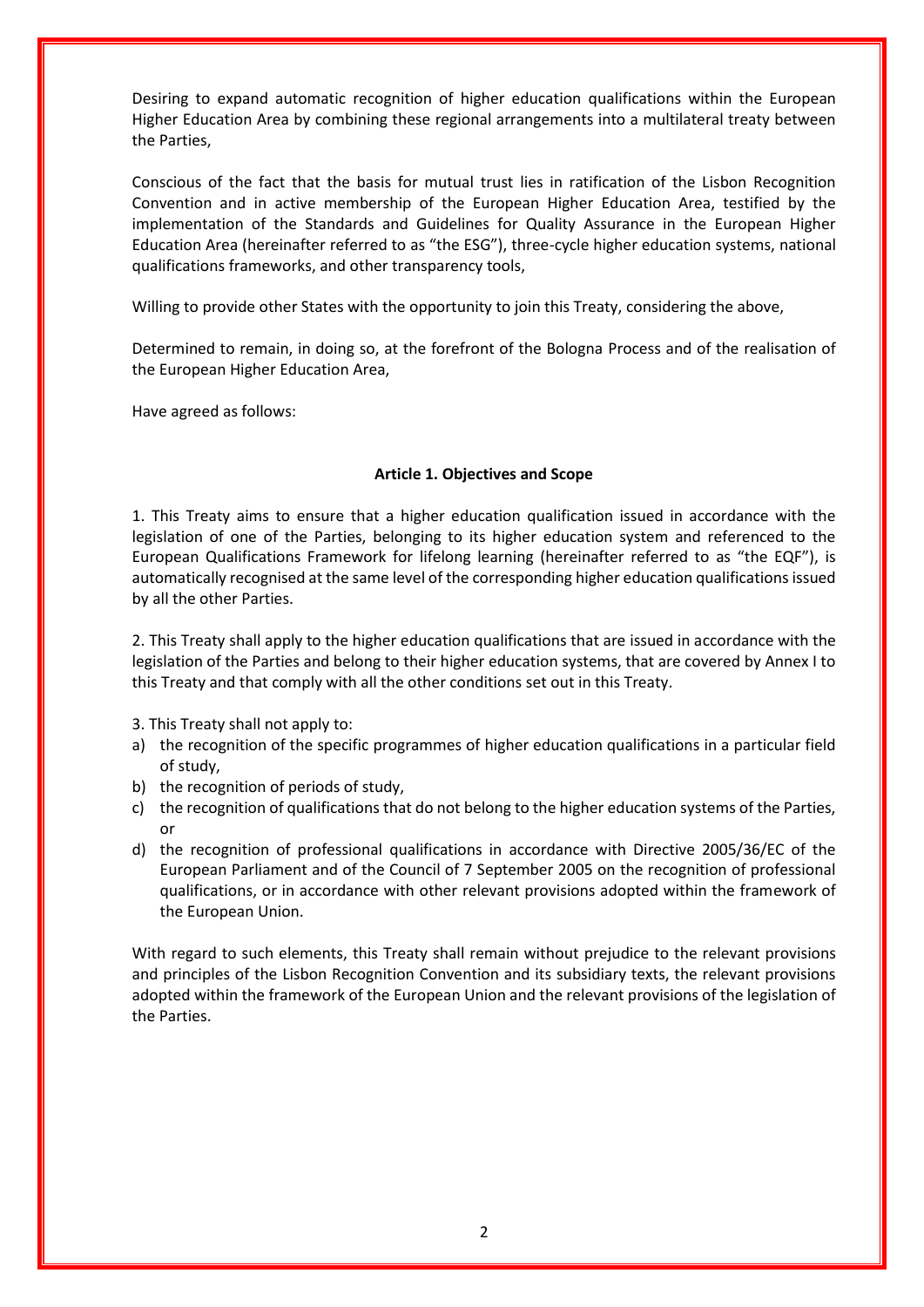## **Article 2. Definitions**

1. For the purposes of this Treaty, the following terms shall have the following meaning:

- a) "automatic recognition": the automatic recognition, without any procedure, of a higher education qualification issued in accordance with the legislation of one of the Parties and belonging to its higher education system, at the same level of the corresponding higher education qualifications issued in accordance with the legislation of the other Parties;
- b) "corresponding higher education qualifications": the higher education qualifications as listed in Annex I to this Treaty;
- c) As regards the level of higher education qualifications:
	- i) "Associate degree": a short cycle higher education qualification issued in accordance with the legislation of one of the Parties and belonging to its higher education system, that relates to level 5 of the EQF;
	- ii) "Bachelor's degree": a first cycle higher education qualification issued in accordance with the legislation of one of the Parties and belonging to its higher education system, that relates to level 6 of the EQF;
	- iii) "Master's degree": a second cycle higher education qualification issued in accordance with the legislation of one of the Parties and belonging to its higher education system, that relates to level 7 of the EQF;
	- iv) "Doctoral degree": a third cycle higher education qualification issued in accordance with the legislation of one of the Parties and belonging to its higher education system, that relates to level 8 of the EQF.

2. The terms used in this Treaty shall have the same definition as in the Lisbon Recognition Convention, unless incompatible with the provisions of this Treaty or the Annexes thereto.

## **Article 3. General Provision on Automatic Recognition**

1. Within all Parties, automatic recognition shall apply to each higher education qualification issued in accordance with the legislation of one of the Parties, belonging to its higher education system and listed in Annex I, provided that the conditions laid down in Article 4 of this Treaty are met.

2. The automatic recognition pursuant to paragraph 1 of this Article shall occur without any further procedure.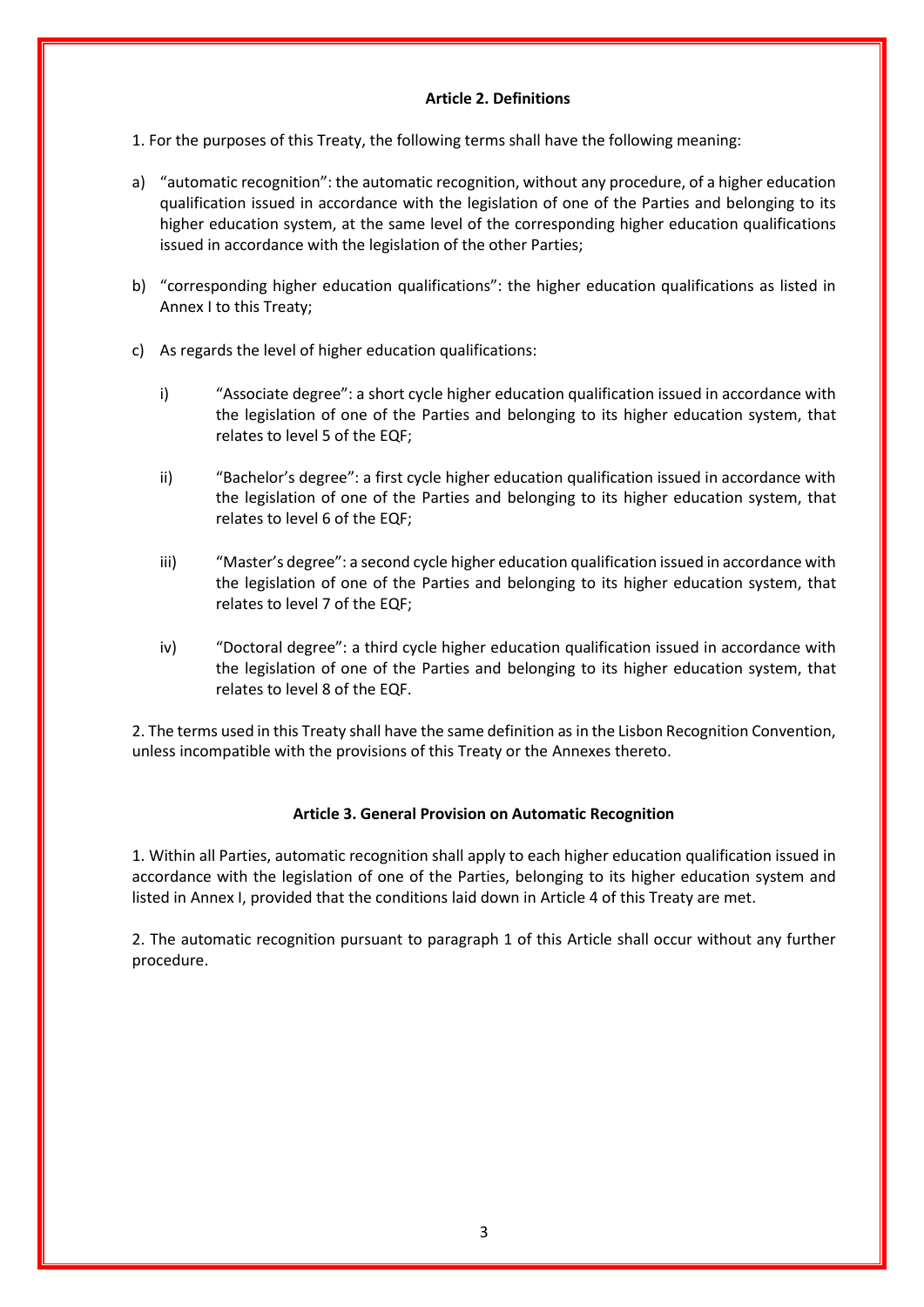#### **Article 4. Conditions for Automatic Recognition**

1. Associate degrees shall benefit from automatic recognition pursuant to Article 3 of this Treaty, provided that all of the following conditions are met:

- a) The minimum quality of the programmes that led to the Associate degree has been assured through its licencing by the competent authority of the Party where the degree was issued;
- b) The Associate degree has been awarded by a recognised institution and pertains to a recognised programme in higher education, in accordance with the legislation of the Party where the degree was issued, insofar as that institution and programme are covered by Annex II to this Treaty;
- c) The automatic recognition of Associate degrees shall only apply between Parties whose legislation provides for Associate degrees belonging to higher education, as from the moment that these Parties have declared that they automatically recognise such degrees. Such declarations shall be notified to the Depositary, who shall inform the other Parties thereof.

The absence of such a declaration on behalf of a Party shall remain without prejudice to any obligations for that Party towards another Party pursuant to other arrangements pertaining to the recognition of Associate degrees.

2. Bachelor's and Master's degrees shall benefit from automatic recognition pursuant to Article 3 of this Treaty, provided that all of the following conditions are met:

- a) The minimum quality of the programmes leading to the Bachelor's or Master's degree has been assured through its licensing by the competent authority of the Party where the degree was issued;
- b) The Bachelor's or Master's degree has been awarded by a recognised higher education institution and pertains to a recognised programme, in accordance with the legislation of the Party where the degree was issued, insofar as that institution and programme are covered by Annex III to this Treaty.

3. Doctoral degrees shall benefit from automatic recognition pursuant to Article 3 of this Treaty, provided that the Doctoral degree has been awarded by a higher education institution or another body authorised for this purpose in accordance with the legislation of the Party where the Doctoral degree was issued, insofar as that institution or body is covered by Annex IV to this Treaty.

## **Article 5. Safeguard Clause**

1. Where, in exceptional circumstances, automatic recognition pursuant to Article 3 of this Treaty causes, or threatens to cause, substantial difficulties for the higher education system of a Party, that Party may take safeguard measures with regard to the qualification or qualifications concerned, provided that such measures are strictly necessary and that they remain without prejudice to the relevant provisions and principles of the Lisbon Recognition Convention and its subsidiary texts, the relevant provisions of other applicable arrangements and the relevant provisions of the legislation of the Party concerned.

2. As soon as a Party takes safeguard measures pursuant to paragraph 1 of this Article, it shall liaise with the Party or Parties where the qualification or qualifications concerned have been issued, in order to resolve the situation. It shall also notify these measures to the Depositary, who shall inform all other Parties thereof.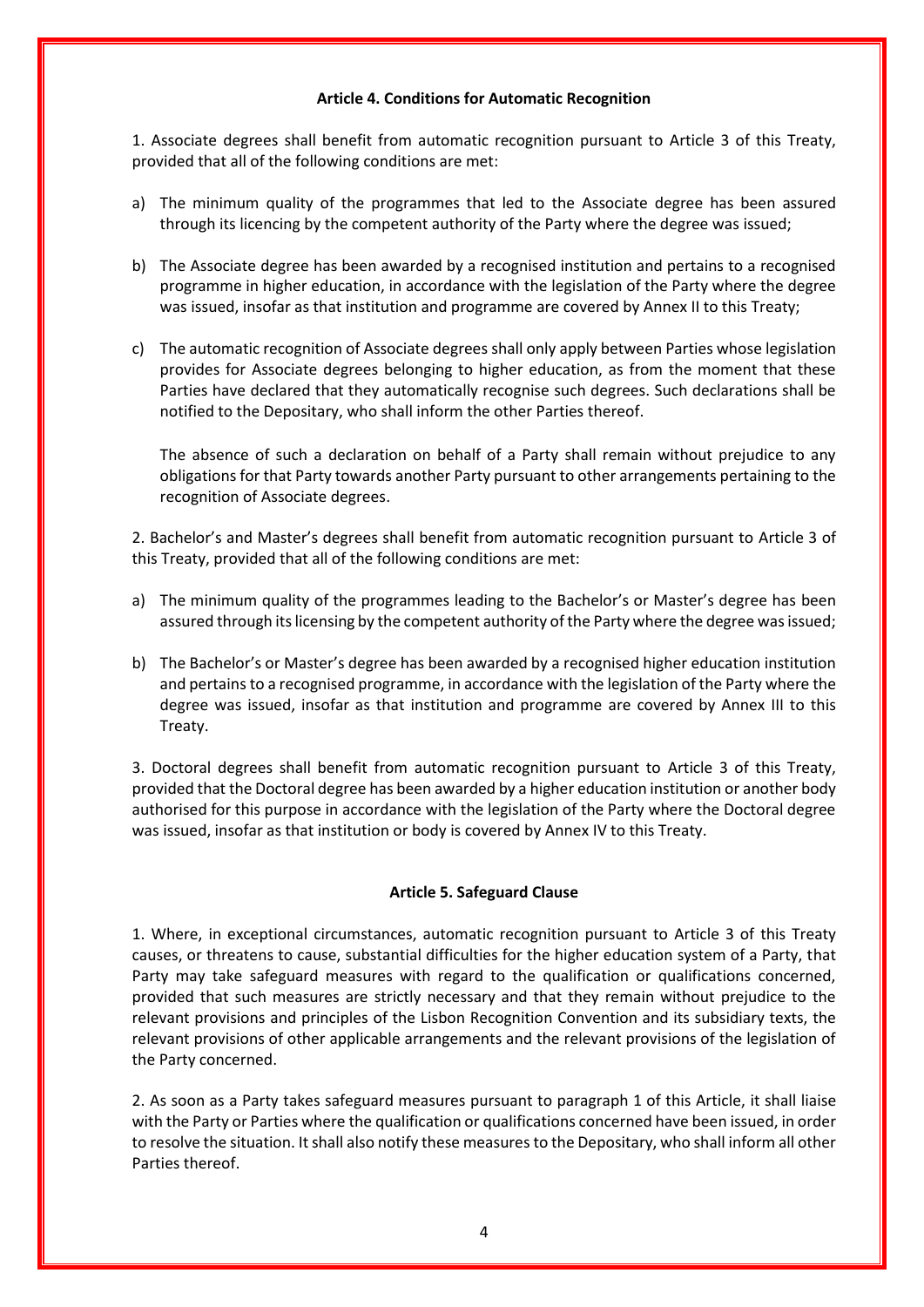3. All Parties shall at all times remain vigilant to avoid any misuse of the present Treaty, in particular to prevent that recognition decisions taken prior to the entry into force of this Treaty would be overridden. In the event of known abuse, the Party concerned shall take all necessary measures in order to exclude the related cases from the application of the present Treaty. That Party shall also notify these cases to the Depositary, who shall inform all other Parties thereof.

#### **Article 6. Information Provision and Exchange**

1. The Parties shall make information about this Treaty and its effects widely available to the general public. Information about this Treaty, including its text, shall be available on the websites of the competent authorities of each of the Parties and of their centres belonging to the European Network of National Information Centres on academic mobility and recognition (hereinafter referred to as "the ENIC Network").

2. The competent authorities of each of the Parties and their centres belonging to the ENIC Network shall mutually exchange information on the higher education systems of the Parties and on the application of this Treaty within the Parties.

## **Article 7. Access to Higher Education**

Without prejudice to existing or future arrangements between two or more Parties as regards qualifications giving access to higher education, the Parties are invited to exchange information on the general requirements for access to higher education that they apply in accordance with their legislation and on the qualifications giving access to higher education.

#### **Article 8. Annexes**

Annexes I to IV shall constitute an integral part of this Treaty.

## **Article 9. Disputes**

Without prejudice to the provisions of Article 5 of this Treaty, any dispute that may arise in connection with the interpretation or application of this Treaty shall be settled by the Parties through negotiations in good faith.

#### **Article 10. Territorial application**

1. This Treaty shall apply within the territory of the Kingdom of Belgium, the territory of the Republic of Estonia, the territory of the Republic of Latvia, the territory of the Republic of Lithuania and the territory of the Grand-Duchy of Luxembourg.

2. As regards the territory of the Kingdom of the Netherlands, this Treaty shall apply to the European and Caribbean part (the islands Bonaire, Saba and Sint Eustatius) of the Netherlands. It may also be extended to Aruba, Curaçao and Sint Maarten through a notification via diplomatic channels to the Depositary, which shall inform the other Parties thereof.

3. Following accession pursuant to Article 13, this Treaty shall also apply within the territory of the acceding State or the part thereof that is covered by the accession.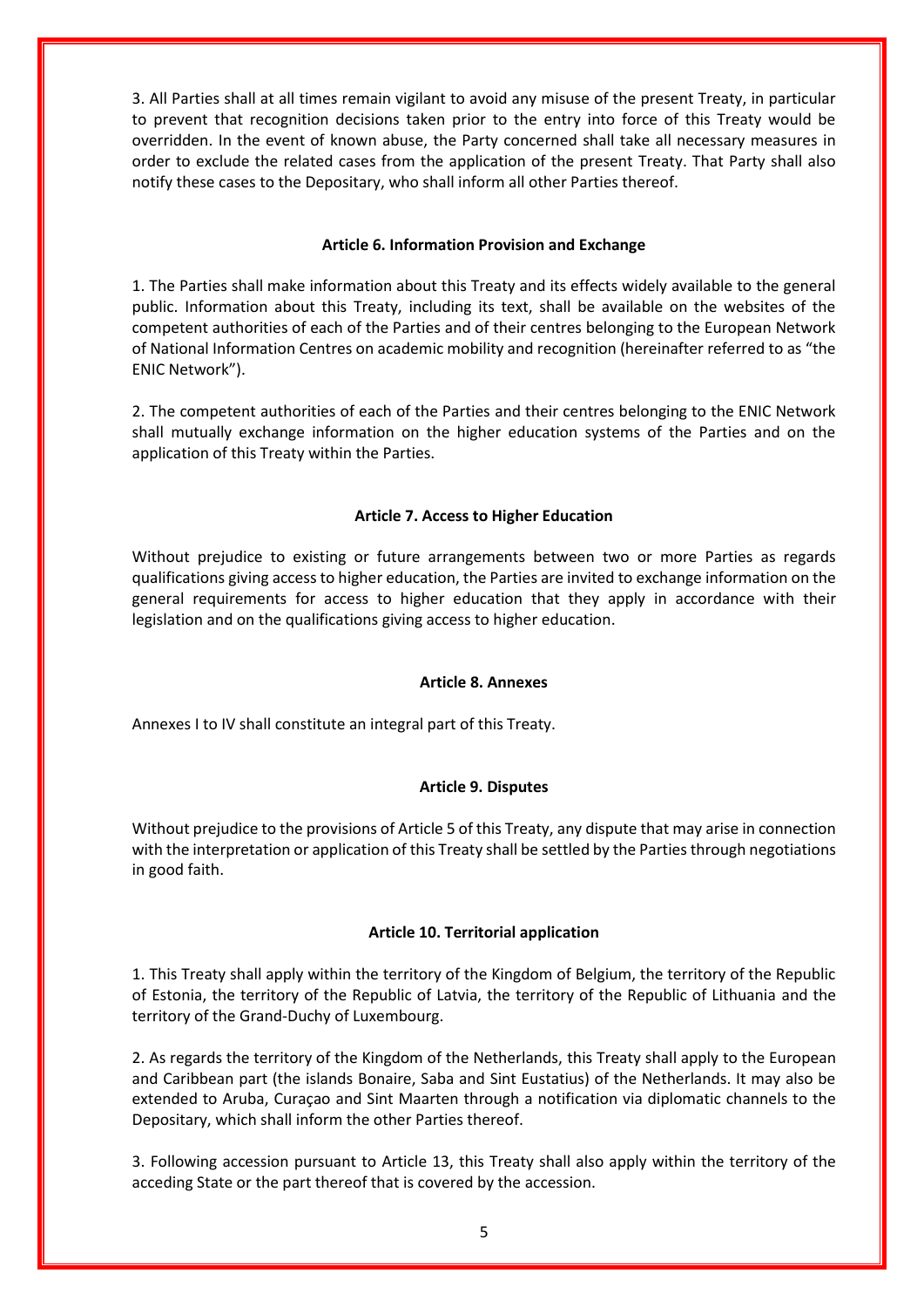#### **Article 11. Depositary**

The Secretariat-General of the Benelux Union shall be the Depositary of this Treaty. The Depositary shall transmit certified copies of this Treaty to all Parties.

## **Article 12. Entry into Force, Amendment and Termination**

1. This Treaty shall be subject to ratification, acceptance or approval by each Party in accordance with its constitutional procedures.

2. Instruments of ratification, acceptance or approval shall be deposited with the Depositary, who shall inform all Parties thereof.

3. This Treaty shall enter into force on the first day of the third month following the receipt by the Depositary of the last instrument of ratification, acceptance or approval. The Depositary shall inform all Parties of the date of entry into force of this Treaty.

4. This Treaty and its Annexes may be amended through mutual written agreement between the Parties. The amendments shall be documented in separate protocols, which shall constitute an integral part of this Treaty and shall enter into force in accordance with the procedure laid down in paragraphs 1 to 3 of this Article.

5. In the event that the information in Annexes I, II, III or IV that pertains to a given Party is impacted by changes in the legislation or internal organisation of that Party, the Party concerned shall notify such changes to the Depositary, who shall inform the other Parties thereof. All Parties shall take such changes into consideration when applying this Treaty.

6. This Treaty is concluded for an indefinite period of time. Each of the Parties can denounce this Treaty in writing by notifying such denunciation to the Depositary, who shall inform the other Parties thereof. This Treaty shall cease to be in force for the Party concerned six months after the date of the receipt by the Depositary of such notification, while it shall remain in force for the other Parties.

## **Article 13. Accession**

1. Any State that has ratified the Lisbon Recognition Convention and belongs to the European Higher Education Area may apply to accede to this Treaty, on the condition that:

- − it applies trustworthy quality assurance systems for its higher education programmes, which can demonstrate proven compliance with the ESG,
- − its higher education system is a three-cycle system in compliance with the Qualifications Framework of the European Higher Education Area, and
- − it has referenced its national higher education qualifications framework to the EQF.

2. In accordance with its constitutional procedures, the applicant State shall notify such application to the Depositary, who shall inform all Parties thereof. This application shall include information referenced under Annexes I, II, III and IV of this Treaty in accordance with the procedure referred to in paragraph 5 of Article 12 of this Treaty. The applicant State may only accede after the receipt by the Depositary of the last written notification by all Parties that they accept the application of the applicant State.

3. The accession of the applicant State to this Treaty shall be effected by the deposit of an instrument of accession with the Depositary, and shall take effect on the first day of the third month following the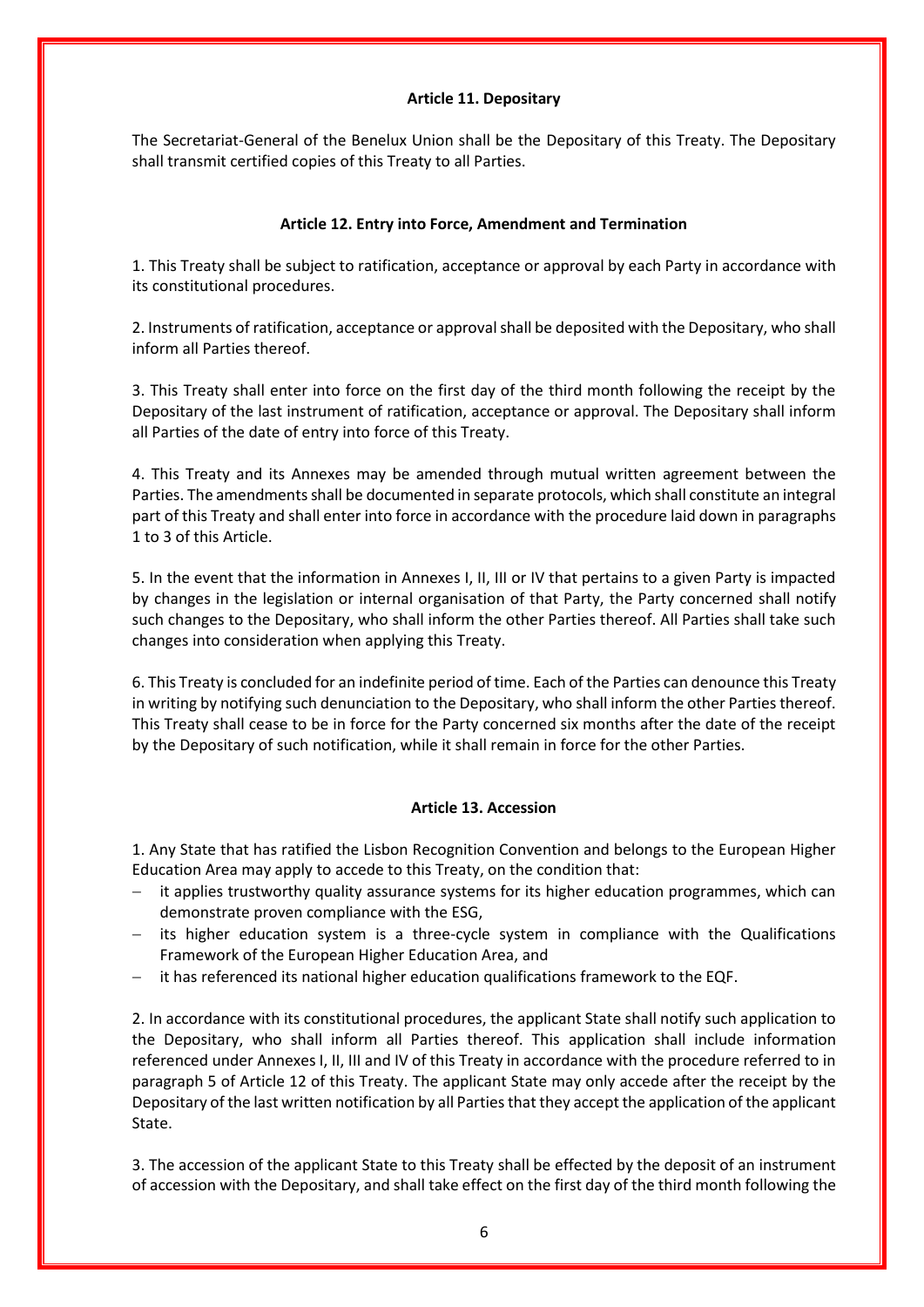receipt by the Depositary of this instrument of accession. The Depositary shall inform all Parties of the date of accession to this Treaty.

4. The Parties to this Treaty are invited to consult each other and to cooperate in order to streamline, prepare and facilitate the application of this Article.

Done at Brussels on 14 September 2021, in a single copy in the Dutch, Estonian, French, German, Latvian, Lithuanian and English languages, all texts having equal power. In case of divergence of interpretation, the text in the English language shall prevail.

For the Kingdom of Belgium, represented by:

The Flemish Government,

*[Ben Weyts]*

The Government of the French Community,

*[Valérie Glatigny & Pierre-Yves Jeholet]*

The Government of the German-speaking Community,

*[Lydia Klinkenberg]*

For the Republic of Estonia,

*[Liina Kersna]*

For the Republic of Latvia,

*[Anita Muižniece]*

For the Republic of Lithuania,

*[Jurgita Šiugždinienė]*

For the Grand-Duchy of Luxembourg,

*[Claude Meisch]*

For the Kingdom of the Netherlands,

*[Sigrid A.M. Kaag]*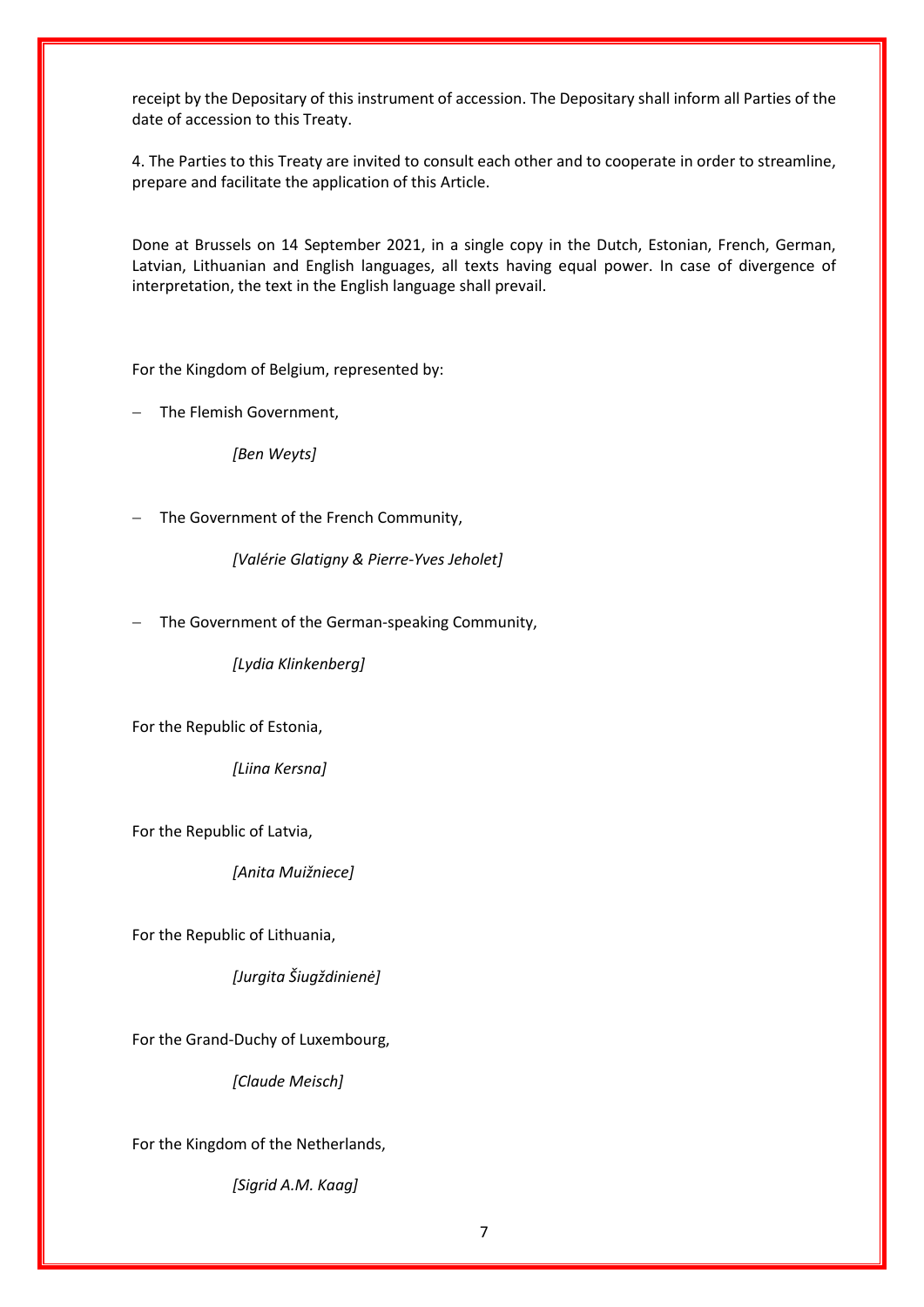## **ANNEX I Corresponding higher education qualifications**

| Level          | <b>Title of qualification</b>          |                                              |                                                          |                                                                                                                                                                               |                                                                                                                                                                                                                                                              |                                                |                                     |                                  |
|----------------|----------------------------------------|----------------------------------------------|----------------------------------------------------------|-------------------------------------------------------------------------------------------------------------------------------------------------------------------------------|--------------------------------------------------------------------------------------------------------------------------------------------------------------------------------------------------------------------------------------------------------------|------------------------------------------------|-------------------------------------|----------------------------------|
| $(EQF)^1$      | <b>Flemish Community</b><br>of Belgium | <b>French Community</b><br>of Belgium        | German-speaking<br><b>Community of</b><br><b>Belgium</b> | <b>Republic of</b><br>Estonia                                                                                                                                                 | <b>Republic of</b><br>Latvia                                                                                                                                                                                                                                 | <b>Republic of</b><br>Lithuania                | <b>Grand-Duchy of</b><br>Luxembourg | Kingdom of<br>the Netherlands    |
| 5              | Gegradueerde                           | <b>Brevet</b><br>d'enseignement<br>supérieur | Not applicable                                           | Not applicable                                                                                                                                                                | Pirmā līmeņa<br>profesionālās augstākās<br>izglītības diploms                                                                                                                                                                                                | Not applicable                                 | Brevet de technicien<br>supérieur   | <b>Graad Associate</b><br>degree |
| 6              | <b>Bachelor</b>                        | <b>Bachelier</b>                             | <b>Bachelor</b>                                          | Rakenduskõrghariduse<br>diplom;<br><b>Bakalaureus</b>                                                                                                                         | Bakalaura diploms;<br>Profesionālā bakalaura<br>diploms;<br>Profesionālās augstākās<br>izglītības diploms                                                                                                                                                    | Profesinis<br>bakalauras;<br><b>Bakalauras</b> | Diplôme de bachelor                 | Graad Bachelor                   |
| $\overline{7}$ | Master                                 | Master;<br>Médecin;<br>Médecin vétéringire   | Not applicable                                           | Magister;<br>Arstikraad;<br>Hambaarstikraad;<br>Farmaatsiamagister;<br>Loomaarstikraad;<br>Arhitektuurimagister;<br>Tehnikateaduse<br>magister;<br>Haridusteaduse<br>magister | Maģistra diploms;<br>Profesionālā maģistra<br>diploms;<br>Profesionālās augstākās<br>izglītības diploms un<br>profesionālās<br>kvalifikācijas diploms<br>(ārsta, zobārsta,<br>farmaceita un<br>veterinārārsta<br>profesionālā<br>kvalifikācija) <sup>2</sup> | <b>Magistras</b>                               | Diplôme de master                   | <b>Graad Master</b>              |
| 8              | Doctor                                 | Docteur                                      | Not applicable                                           | Doktor                                                                                                                                                                        | Doktora diploms;<br>Profesionālā doktora<br>diploms mākslās                                                                                                                                                                                                  | Mokslo daktaras<br>Meno daktaras               | Doctorat (grade de<br>docteur)      | <b>Graad Doctor</b>              |

Within some Parties, certain pre-existing qualifications have been assimilated with the ones mentioned above, as a result of the legislation of those Parties. The present Treaty remains without prejudice to the legal effects thereof within those Parties and to the recognition of the qualifications concerned pursuant to other arrangements between Parties.

 $^1$  European Qualifications Framework for lifelong learning.

<sup>&</sup>lt;sup>2</sup> On the basis of the present Treaty, only the educational part of this qualification shall be recognised automatically.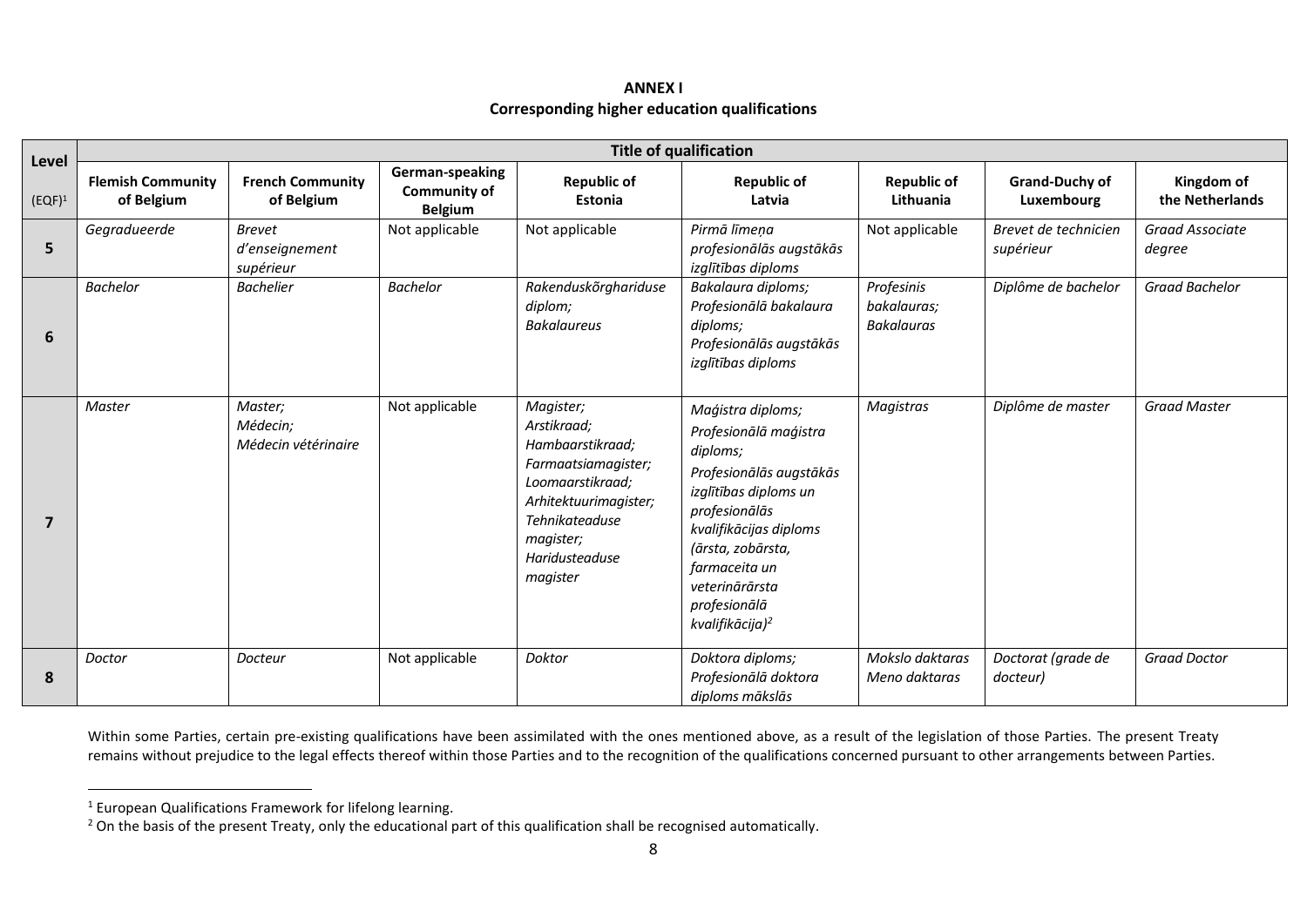#### **ANNEX II**

#### **Recognised institutions and recognised programmes in relation to Associate degrees**

For the purposes of the automatic recognition of Associate degrees, Associate degrees awarded by the following recognised institutions and pertaining to the following recognised programmes in higher education shall be covered:

# **1. For the Flemish Community of Belgium:**

− The Higher Education Register of Flanders ("*Hogeronderwijsregister*")<sup>1</sup> is an official register listing all the recognised (accredited) higher education programmes offered by all the recognised (public and private registered) higher education institutions. It also includes the Associate degrees.

#### **2. For the French Community of Belgium:**

− See the legal act named "*Décret du 7 novembre 2013 définissant le paysage de l'enseignement supérieur et l'organisation académique des études*" and the official registers named "*Cadastre*  des établissements d'enseignement supérieur reconnus par la Fédération Wallonie-Bruxelles<sup>"2</sup> and [www.mesetudes.be.](http://www.mesetudes.be/)

#### **3. For the German-speaking Community of Belgium:**

− Not applicable

#### **4. For the Republic of Estonia:**

− Not applicable

## **5. For the Republic of Latvia:**

− The information within the meaning of the present Annex is available on the e-platform for Assessment of Higher Education Institutions, Accreditation of Study Directions and Licensing of Study Programmes<sup>3</sup>.

## **6. For the Republic of Lithuania:**

− Not applicable

## **7. For the Grand-Duchy of Luxembourg:**

See the list drawn up by the Ministry of Higher Education and Research of the Grand-Duchy of Luxembourg<sup>4</sup>.

## **8. For the Kingdom of the Netherlands:**

− See the official register named "*Centraal Register Opleidingen Hoger Onderwijs (CROHO)*" 5 .

<sup>&</sup>lt;sup>1</sup> This register is published in Dutch on [www.hogeronderwijsregister.be](http://www.hogeronderwijsregister.be/) and in English on [www.highereducation.be.](http://www.highereducation.be/) 

<sup>&</sup>lt;sup>2</sup> This register is published on [www.enseignement.be.](http://www.enseignement.be/)

<sup>&</sup>lt;sup>3</sup> Se[e http://eplatforma.aika.lv.](http://eplatforma.aika.lv/)

<sup>&</sup>lt;sup>4</sup> Se[e http://www.mesr.public.lu/enssup/Accreditations/191211\\_list-of-recognised\\_accred\\_HE](http://www.mesr.public.lu/enssup/Accreditations/191211_list-of-recognised_accred_HE-programmesLUX.pdf)[programmesLUX.pdf.](http://www.mesr.public.lu/enssup/Accreditations/191211_list-of-recognised_accred_HE-programmesLUX.pdf)

<sup>&</sup>lt;sup>5</sup> Se[e https://duo.nl/zakelijk/hoger-onderwijs/studentenadministratie/opleidingsgegevens-in](https://duo.nl/zakelijk/hoger-onderwijs/studentenadministratie/opleidingsgegevens-in-croho/raadplegen-en-downloaden.jsp)[croho/raadplegen-en-downloaden.jsp.](https://duo.nl/zakelijk/hoger-onderwijs/studentenadministratie/opleidingsgegevens-in-croho/raadplegen-en-downloaden.jsp)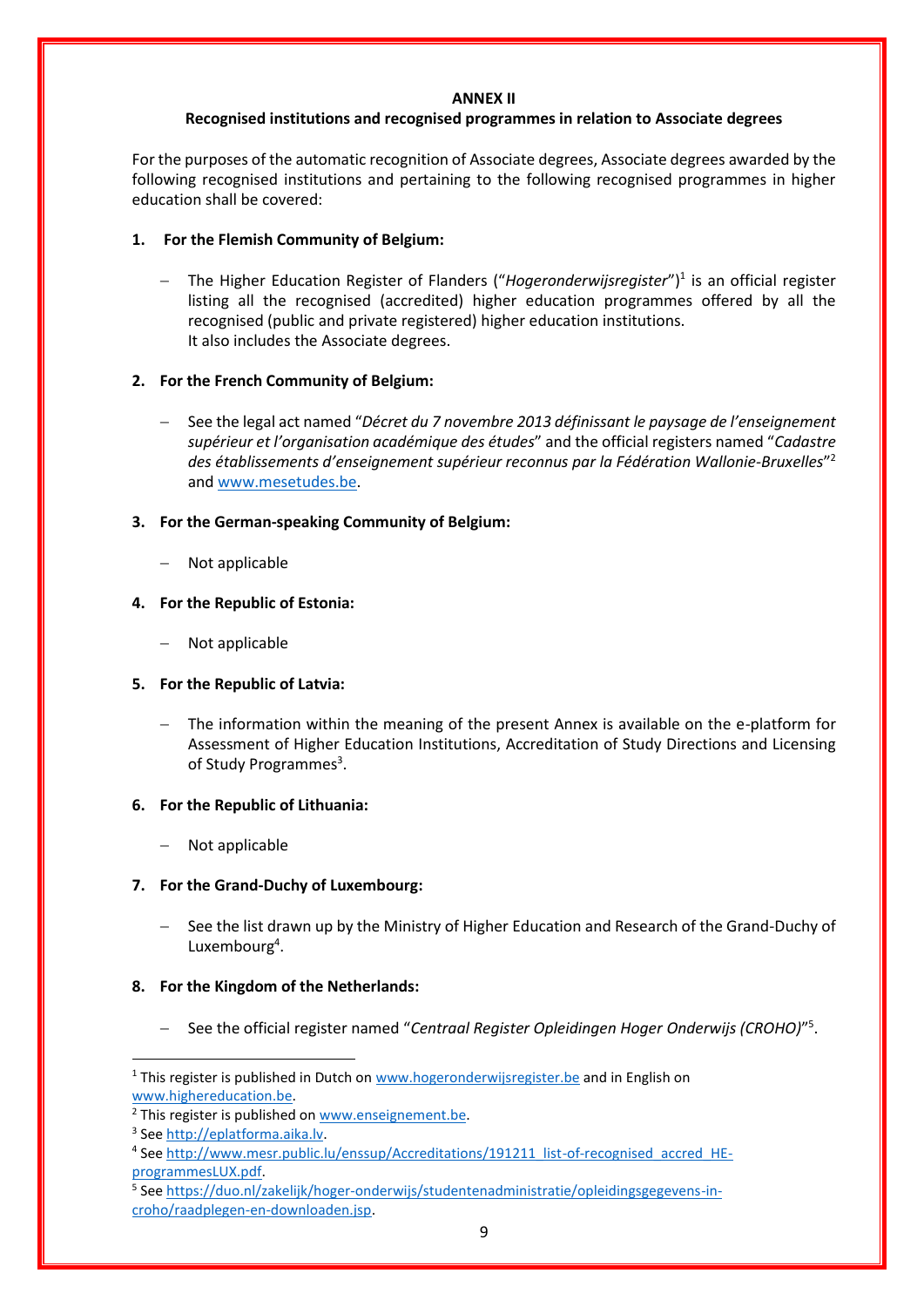#### **ANNEX III**

#### **Recognised institutions and recognised programmes in relation to Bachelor's or Master's degrees**

For the purposes of the automatic recognition of Bachelor's or Master's degrees, Bachelor's and Master's degrees awarded by the following recognised higher education institutions and pertaining to the following recognised programmes shall be covered:

## **1. For the Flemish Community of Belgium:**

− The Higher Education Register of Flanders ("*Hogeronderwijsregister*")<sup>1</sup> is an official register listing all the recognised (accredited) higher education programmes offered by all the recognised (public and private registered) higher education institutions. It also includes the recognised (accredited) higher education programmes offered by all the recognised (public and private registered) higher education institutions in the past, for instance in the academic year 2008-2009.

#### **2. For the French Community of Belgium:**

− See the legal act named "*Décret du 7 novembre 2013 définissant le paysage de l'enseignement supérieur et l'organisation académique des études*" and the official registers named "*Cadastre des établissements d'enseignement supérieur reconnus par la Fédération Wallonie-Bruxelles*" 2 and [www.mesetudes.be.](http://www.mesetudes.be/)

#### **3. For the German-speaking Community of Belgium:**

− The higher education institution named "*Autonome Hochschule in der Deutschsprachigen Gemeinschaft*" and the Bachelor programmes referred to in the legal act named "*Dekret vom 27. Juni 2005 zur Schaffung einer autonomen Hochschule*".

## **4. For the Republic of Estonia:**

− A complete list of all recognised higher education institutions providing Bachelor's and Master's degrees and programmes is available on [www.archimedes.ee/enic](http://www.archimedes.ee/enic) (a website of the Estonian ENIC/NARIC).

## **5. For the Republic of Latvia:**

- − As regards accredited higher education institutions in the Republic of Latvia, information is available on the website of the Quality Agency for Higher Education or on the e-platform for Assessment of Higher Education Institutions, Accreditation of Study Directions and Licensing of Study Programmes<sup>3</sup>;
- − Information about accreditations by Study Directions until 2019 (including study programmes) is available at the Register of Study Directions<sup>4</sup>. Information about qualifications until 2012 is available on [www.aiknc.lv.](http://www.aiknc.lv/)

<sup>&</sup>lt;sup>1</sup> This register is published in Dutch on [www.hogeronderwijsregister.be](http://www.hogeronderwijsregister.be/) and in English on [www.highereducation.be.](http://www.highereducation.be/) 

<sup>&</sup>lt;sup>2</sup> This register is published on [www.enseignement.be.](http://www.enseignement.be/)

<sup>&</sup>lt;sup>3</sup> Se[e http://eplatforma.aika.lv.](http://eplatforma.aika.lv/)

<sup>&</sup>lt;sup>4</sup> Se[e http://eplatforma.aika.lv.](http://eplatforma.aika.lv/)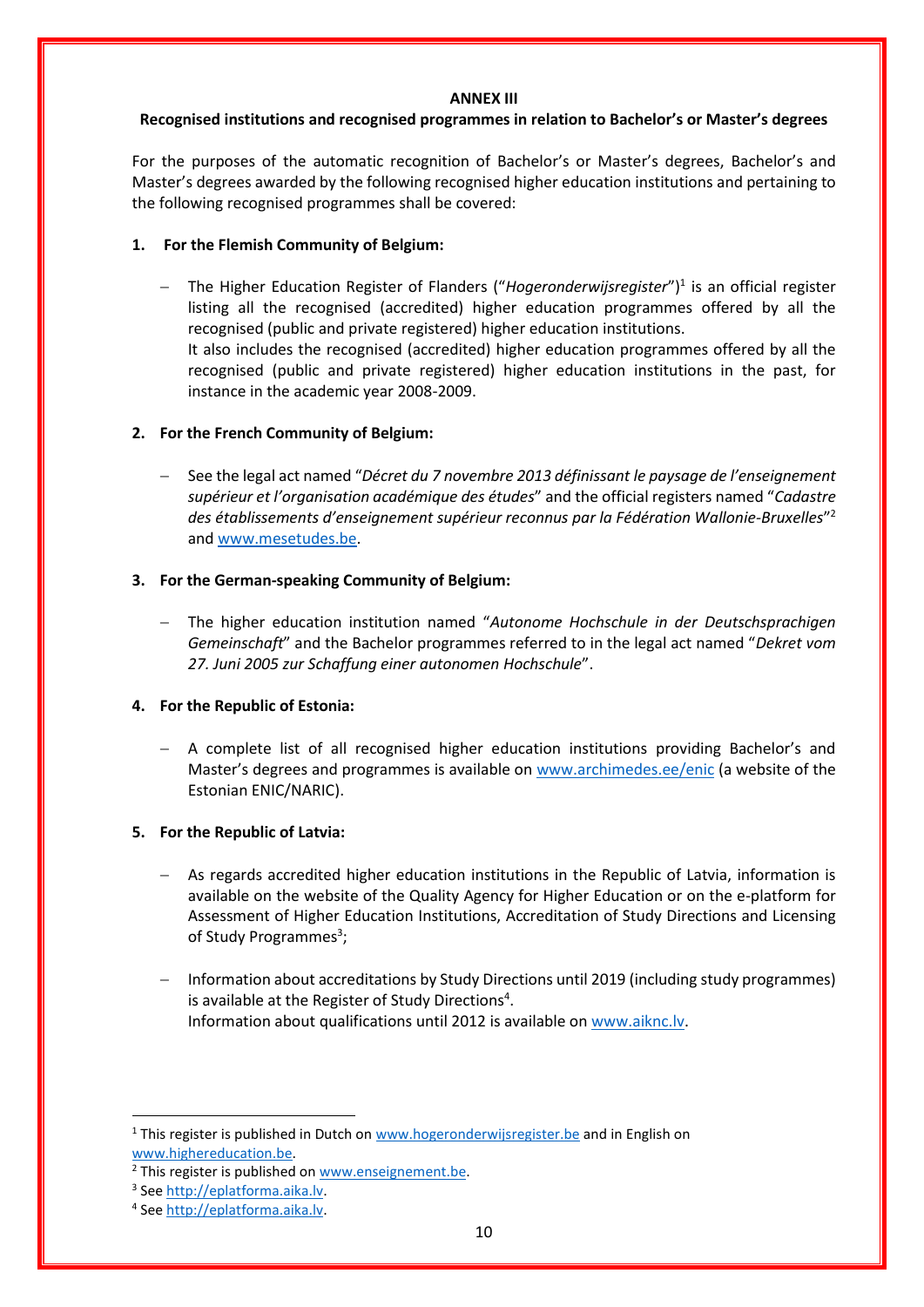## **6. For the Republic of Lithuania:**

− A complete list of all recognised higher education institutions providing Bachelor's and Master's degrees and programmes is available on AIKOS – an open information, counselling, and guidance system providing information based on databases and registers<sup>5</sup>.

# **7. For the Grand-Duchy of Luxembourg:**

- − Bachelor's and Master's degrees awarded by the University of Luxembourg ("*Université du Luxembourg*") are recognised by law;
- − Accredited private higher education institutions and their programs: see the list drawn up by the Ministry of Higher Education and Research of the Grand-Duchy of Luxembourg<sup>6</sup>.

# **8. For the Kingdom of the Netherlands:**

− See the official register named "*Centraal Register Opleidingen Hoger Onderwijs (CROHO)*" 7 .

<sup>&</sup>lt;sup>5</sup> Se[e www.aikos.smm.lt.](http://www.aikos.smm.lt/)

<sup>&</sup>lt;sup>6</sup> Se[e http://www.mesr.public.lu/enssup/Accreditations/191211\\_list-of-recognised\\_accred\\_HE](http://www.mesr.public.lu/enssup/Accreditations/191211_list-of-recognised_accred_HE-programmesLUX.pdf)[programmesLUX.pdf.](http://www.mesr.public.lu/enssup/Accreditations/191211_list-of-recognised_accred_HE-programmesLUX.pdf)

<sup>&</sup>lt;sup>7</sup> Se[e https://duo.nl/zakelijk/hoger-onderwijs/studentenadministratie/opleidingsgegevens-in](https://duo.nl/zakelijk/hoger-onderwijs/studentenadministratie/opleidingsgegevens-in-croho/raadplegen-en-downloaden.jsp)[croho/raadplegen-en-downloaden.jsp.](https://duo.nl/zakelijk/hoger-onderwijs/studentenadministratie/opleidingsgegevens-in-croho/raadplegen-en-downloaden.jsp)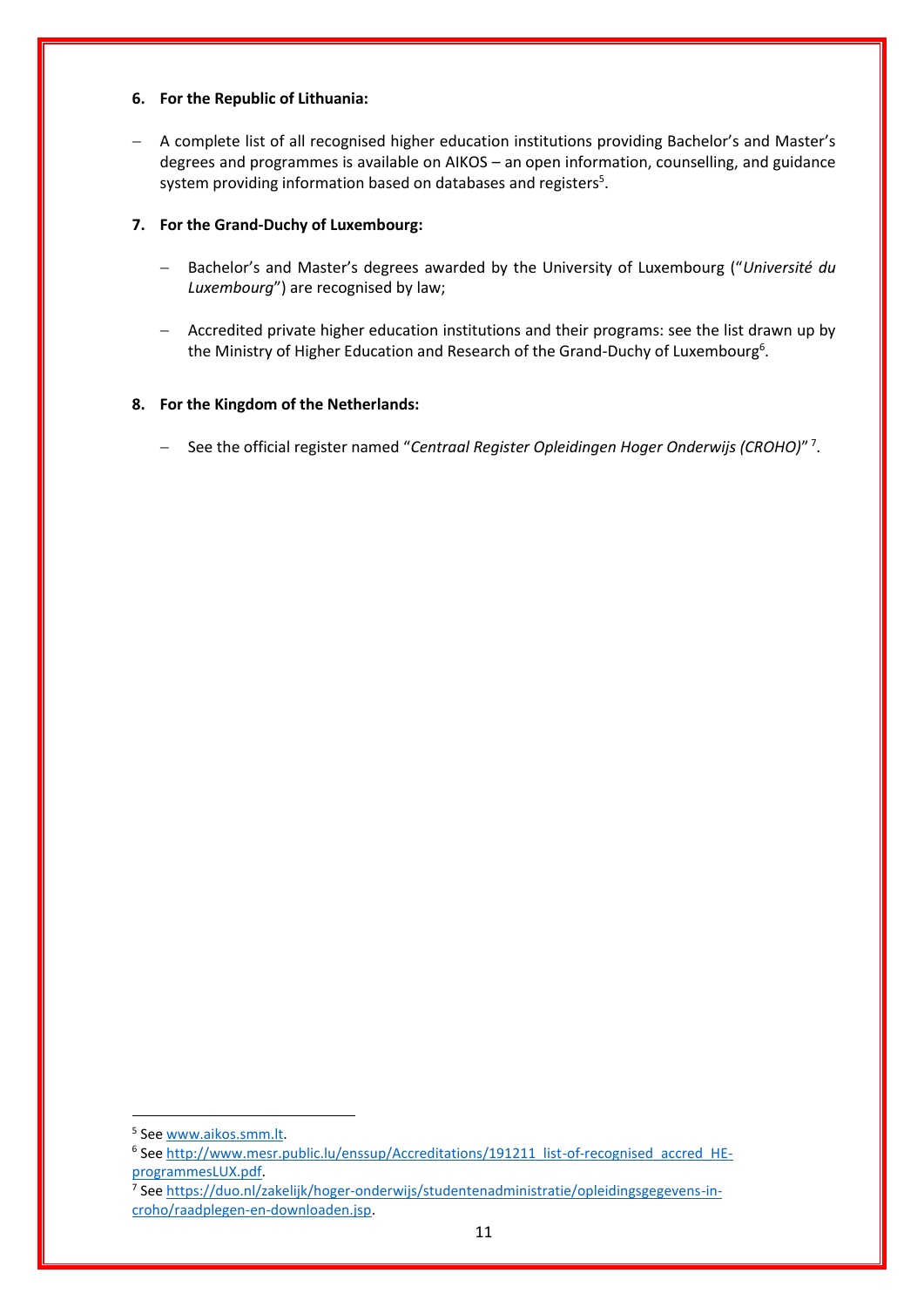#### **ANNEX IV**

# **Higher education institutions and other bodies authorised to award Doctoral degrees**

For the purposes of the automatic recognition of Doctoral degrees, Doctoral degrees awarded by the following higher education institutions and other authorised bodies shall be covered:

# **1. For the Flemish Community of Belgium:**

- − Only the universities, namely (at present) the:
	- *Katholieke Universiteit Leuven*,
	- *transnationale Universiteit Limburg*,
	- *Universiteit Hasselt*,
	- *Universiteit Antwerpen*,
	- *Universiteit Gent*,
	- *Vrije Universiteit Brussel*,
	- and the two following institutions, namely the:
		- *Evangelische Theologische Faculteit,*
		- *Faculteit voor Protestantse Theologie en Religiestudies*.

## **2. For the French Community of Belgium:**

The authorisation to confer the academic degree of *Docteur* is granted to each recognised university as listed in the legal act named "*Décret du 7 novembre 2013 définissant le paysage de l'enseignement supérieur et l'organisation académique des études*".

# **3. For the German-speaking Community of Belgium:**

− Not applicable

## **4. For the Republic of Estonia:**

− A complete list of all recognised higher education institutions providing Doctoral degrees is available on [www.archimedes.ee/enic](http://www.archimedes.ee/enic) (a website of the Estonian ENIC/NARIC).

## **5. For the Republic of Latvia:**

The information within the meaning of the present Annex is available on the e-platform for Assessment of Higher Education Institutions, Accreditation of Study Directions and Licensing of Study Programmes<sup>15</sup>.

## **6. For the Republic of Lithuania:**

− A complete list of all recognised higher education institutions providing Doctoral degrees and programmes is available on AIKOS – an open information, counselling, and guidance system providing information based on databases and registers $^{16}$ .

## **7. For the Grand-Duchy of Luxembourg:**

− Only the University of Luxembourg ("*Université du Luxembourg*") is entitled to award Doctoral degrees.

<sup>15</sup> Se[e http://eplatforma.aika.lv.](http://eplatforma.aika.lv/)

<sup>16</sup> Se[e www.aikos.smm.lt.](http://www.aikos.smm.lt/)